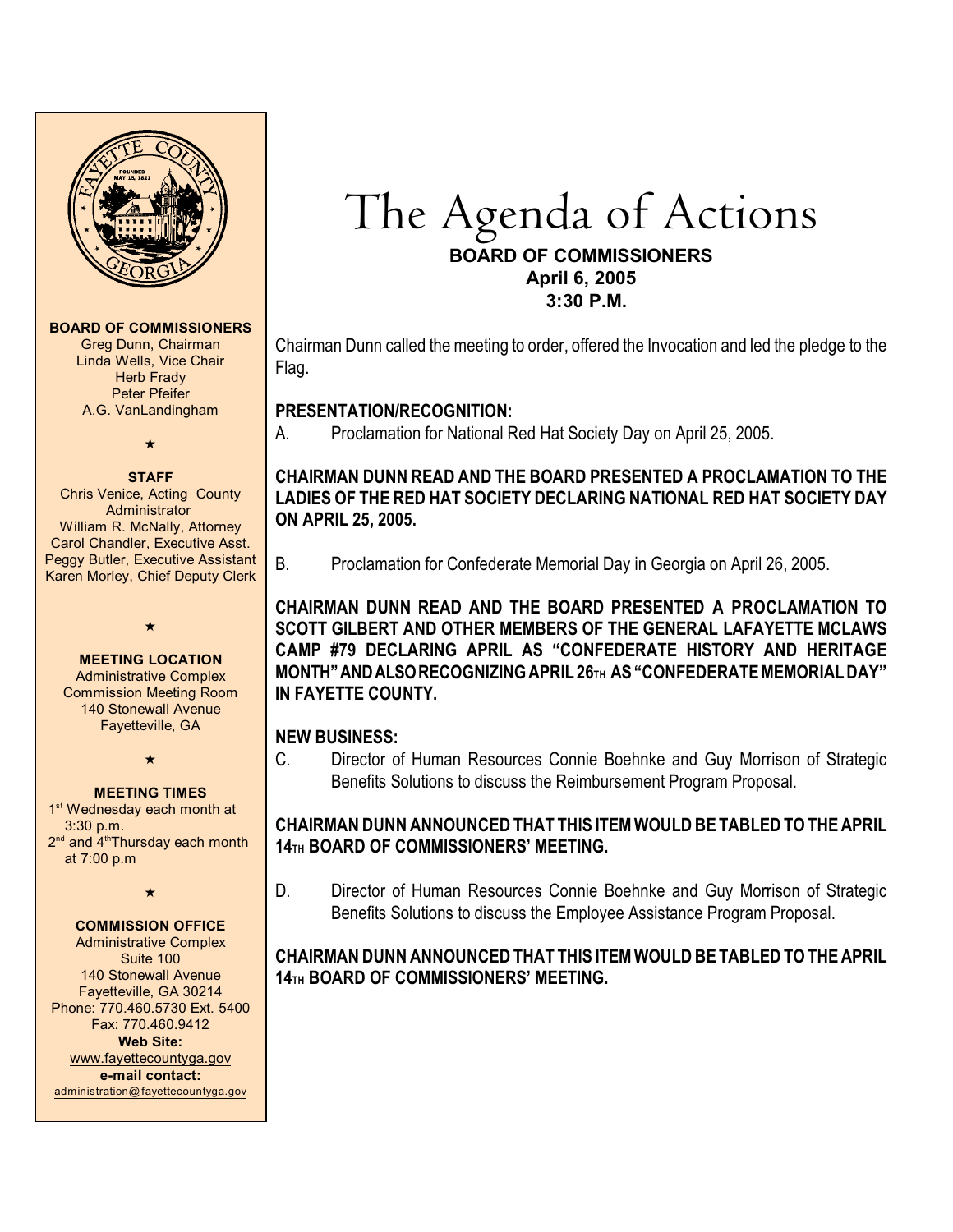**Agenda of Actions April 6, 2005 Page 2**

E. Consideration of proposed annexation from Fayetteville for 49.25 acres in Land Lot 89 of the  $5<sup>th</sup>$ District lying between Jimmie Mayfield Boulevard and South Jeff Davis Road.

#### **ON MOTION MADE BY COMMISSIONER VANLANDINGHAM, SECONDED BY COMMISSIONER FRADY TO RETURN THE PETITION FORANNEXATION WITH NO OBJECTION TO THE CITY OF FAYETTEVILLE. THE MOTION FAILED 3-2 WITH CHAIRMAN DUNN, COMMISSIONER WELLS AND COMMISSIONER PFEIFER VOTING IN OPPOSITION.**

F. Brian Cardoza representing the Fayette County Development Authority to discuss the Dodge Tour de Georgia Bike race to be held on April 20, 2005.

## **THE BOARD TOOK NO ACTION ON THIS MATTER.**

G. Consideration of request by Rochester & Associates to initiate changes to the Fayette County Zoning Ordinance that would allow for residential mixed use development of approximately 1,100 acres lying between Sandy Creek Road and S.R. 54.

## **ON MOTION MADE BY COMMISSIONER WELLS, SECONDED BY COMMISSIONER PFEIFER TO DENY THIS REQUEST AND NOT TO HAVE STAFF PROCEED IN THIS MATTER. THE MOTION CARRIED 4-1 WITH COMMISSIONER VANLANDINGHAM VOTING IN OPPOSITION.**

#### **CONSENT AGENDA: ON MOTION MADE BY COMMISSIONER WELLS, SECONDED BY COMMISSIONER VANLANDINGHAM TO APPROVE THE CONSENT AGENDA AS PRESENTED. THE MOTION CARRIED 5-0.**

- 1. Approval of request from the Sheriff's Office to transfer of funds in the amount of \$689.03 from the General Budget Fund to the Sheriff's Department Vehicle Maintenance Budget Category 10030323- 522233 as a result of a vehicle accident.
- 2. Approval of request from the Sheriff's Office to transfer funds in the amount of \$828.99 from the General Budget Fund to the Sheriff's Department Vehicle Maintenance Budget Category 10030323- 522233 as a result of a vehicle accident.
- 3. Approval ofrequest from the Director of the Library Chris Snell to approve new constitution and bylaws as adopted by the Fayette County Library Board on March 15, 2005.
- 4. Approval of request from Brian Cardoza of the Fayette County Development Authority to adopt a Proclamation establishing April 20, 2005 as Dodge Tour de Georgia Day.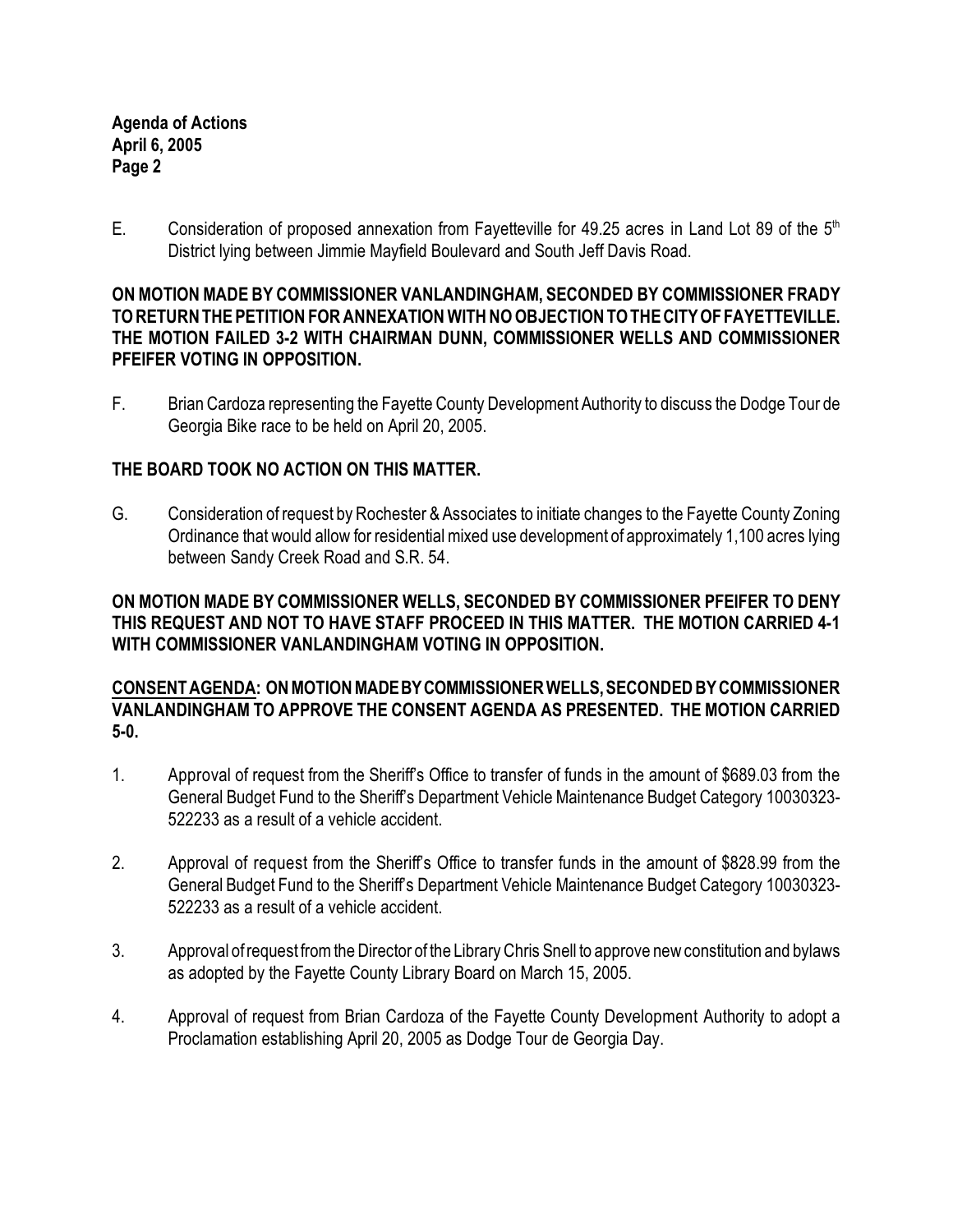- 5. Approval of recommendation from the Fayette County Board of Health to reappoint Terry Willis to the McIntosh Trail Community Service Board for a four year term commencing on July 1, 2005 and ending on June 30, 2009.
- 6. Approval of recommendation from the Director of Recreation Anita Godbee to approve project budget transfer from the Kiwanis Activities House to the Recreation Center in the amount of \$6,000.
- 7. Approval of recommendation from the Director of Finance Mark Pulliumto amend County E911 budget by increasing Miscellaneous Revenue and appropriations for legal expenditures in the amount of \$2,926.
- 8. Approval of recommendation from Director of Communications Cheryl Rogers to approve a contract with Cingular Wireless to provide Phase I service to Fayette County which provides the cellular telephone number of the calling party to the 911 operators.
- 9. Approval of recommendation from the Director of Purchasing Tim Jones to award Bid #505 Kiwanis Gym Extension to low bidder Barrows Masonry Incorporated in the amount of \$25,750.
- 10. Approval of recommendation from Director of Purchasing Tim Jones to award Bid #506 for asphalt to low bidders APAC Southeast, Inc., E.R. Snell Contractor, Inc., and Baldwin Paving Company, Inc.
- 11. Approval of recommendation from Director of Purchasing Tim Jones to award Bid #507 for gravel to low bidder Florida Rock.
- 12. Approval of recommendation from Director of Purchasing TimJones to award Bid #510 regarding fish for Lake Horton to low bidders Southeastern Pond Management, Inc. in the amount of \$23,649.60 and American Sports Fish Hatchery in the amount of \$2,900.
- 13. Approval of recommendation from Director of Buildings and Grounds Maintenance Greg Ownby to approve purchase of a 30 gallon 3 section 132" Shielded Sprayer in the amount of \$4,749 with available funds originally designated to purchase a second mower.
- 14. Approval of recommendation from Director of Business Services Mark Pullium to approve the Vehicle Replacement Committee's recommendations to replace eight County vehicles which meet the criteria for vehicle replacement.
- 15. Approval of Water Committee recommendation to award bid to Tank Pro for the repainting of the Peachtree City water tank in the amount of \$121,627.
- 16. Approval of minutes for Board of Commissioners Special Called Meeting held on March 19, 2005.